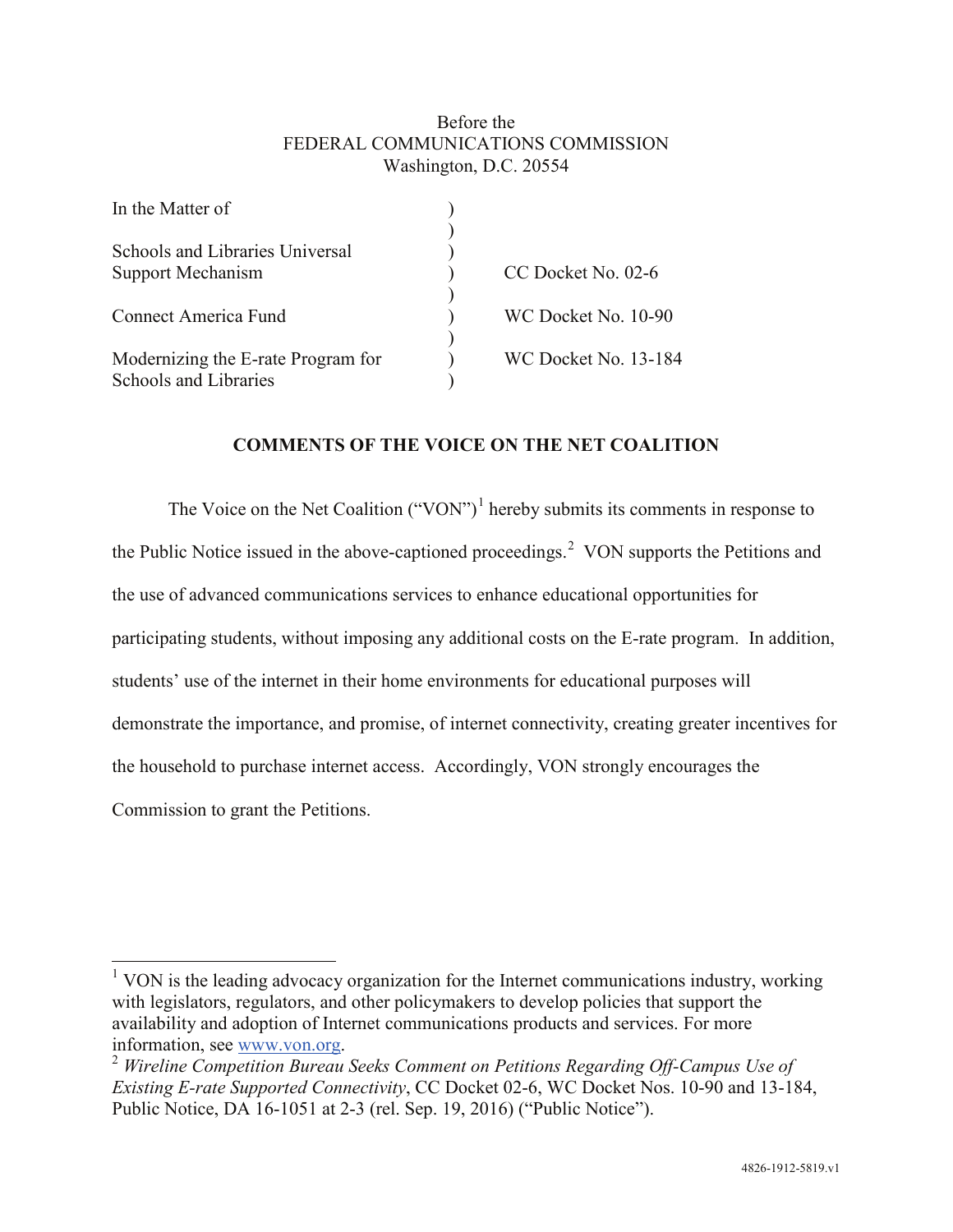As the Commission has recognized, broadband internet access service is critically important for educational purposes.<sup>3</sup> The absence of internet access is felt acutely by children whose academic performance often depends on – indeed assumes – access to the internet, but who lack the ability to secure internet access on their own. The press recounts anecdotal stories of children sitting in McDonald's parking lots or other retail locations for the sole purpose of accessing Wi-Fi to complete their homework.<sup>4</sup> Other children are unable to access those retail locations at all, either because those establishments are not located nearby or because their parents and guardians cannot accompany them or transport them there. These strains on students and families occur at the same time that the students' schools' internet connections remain available and paid-for, but unused. The petitions would let students do their homework in the safety of their own homes, over a secured network, and in the presence of other family members. These pilots will remove the participating students' educational disadvantage relative to their connected peers that is caused by a lack of connectivity.<sup>5</sup> They also would advance a core

<sup>&</sup>lt;sup>3</sup> Modernizing the E-rate Program for Schools and Libraries, Report and Order and Further Notice of Proposed Rulemaking, 29 FCC Rcd 8870, ¶ 27 (2014) ("high speed broadband is essential for students") ("*2014 E-rate Modernization Order*"); *see id.* ("The record clearly demonstrates the power of high-speed broadband connectivity to transform learning."); *see also Lifeline and Link Up Reform and Modernization; Telecommunications Carriers Eligible for Universal Service Support; Connect America Fund*, Third Report and Order, Further Report and Order, and Order on Reconsideration, 31 FCC Rcd 3962 at ¶ 22 (2016) (observing that "broadband is an essential tool for completing homework") ("*2016 Lifeline Order*"*)*. <sup>4</sup> *See, e.g.*, Anton Troianovski, "The Web-Deprived Study at McDonald's," Wall St. Journal (Jan. 28, 2013), *available at:*

<sup>&</sup>lt;http://www.wsj.com/articles/SB10001424127887324731304578189794161056954>; *see also* Cecilia Kangfeb, "Bridging a Digital Divide That Leaves Schoolchildren Behind," NY Times (Feb. 22, 2016), *available at*: <http://www.nytimes.com/2016/02/23/technology/fcc-internetaccess-school.html> ("In cities like Detroit, Miami and New Orleans, where as many as onethird of homes do not have broadband, children crowd libraries and fast-food restaurants to use free hot spots.").

<sup>5</sup> *See 2016 Lifeline Order* at ¶ 14 (noting that commenters had put forth numerous studies confirming that a lack of Internet access at home puts students at a disadvantage with regard to completing their assignments and keeping up with their peers).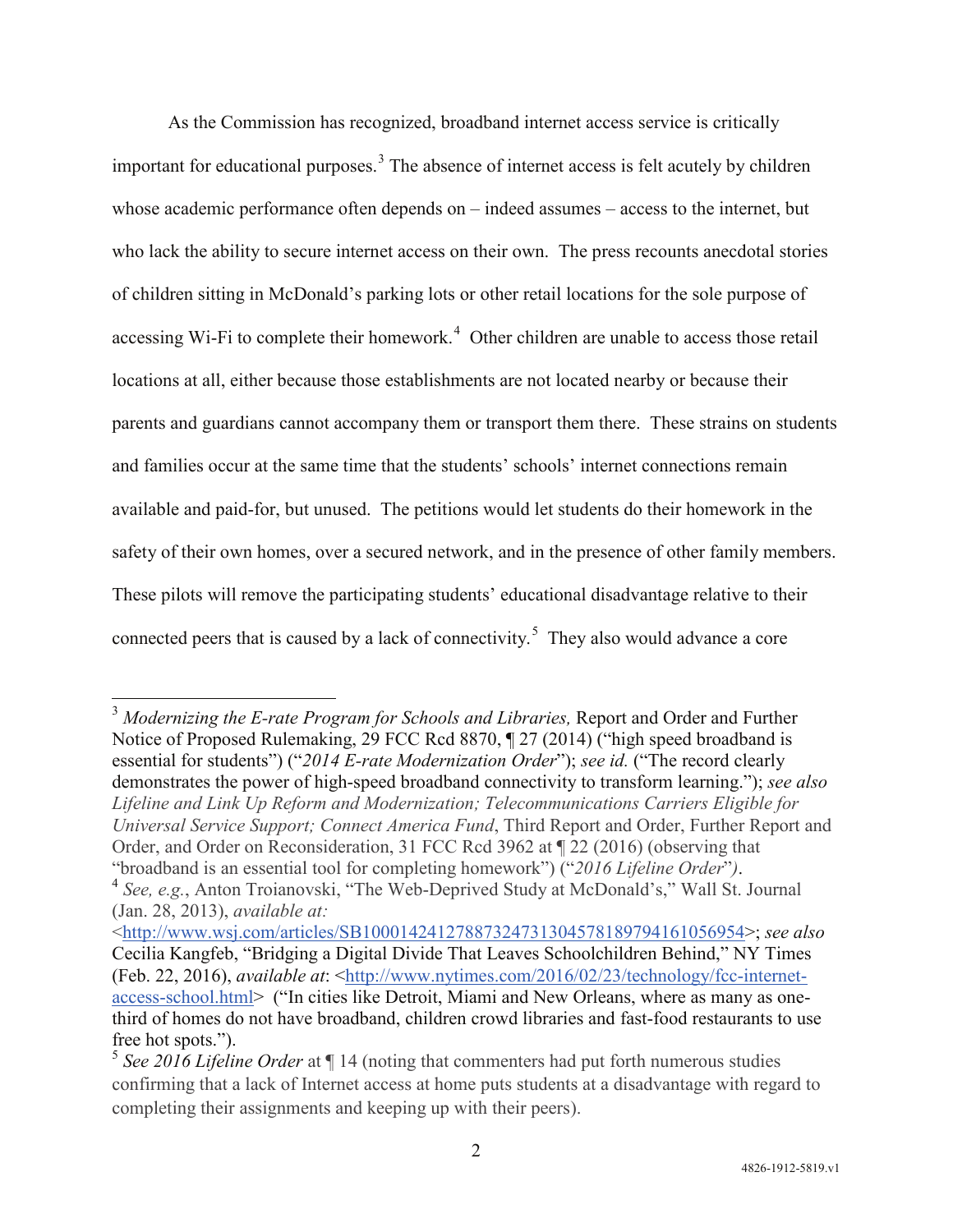universal service goal<sup>6</sup> and extract more benefit from E-rate subsidized connections that have already been paid for, without adding another dollar to the size of the fund.

The pilots described in the petitions also may generate the ancillary benefit of encouraging home broadband adoption. There are a variety of potential causes for low home adoption rates, including the lack of availability and affordability.<sup>7</sup> Even when internet access is available and affordable, households may not subscribe because they do not value it sufficiently, perhaps because of a lack of exposure. For example, according to a Pew Research study, more than half of non-broadband users in the United States have never had a home broadband subscription and, when asked, 70 percent of them (or 46 percent of all non-adopters) say they are not interested in having broadband service at home in the future.<sup>8</sup> Although cost was the number one reason cited, the second largest specified reason was that respondents perceived smartphones to be capable of doing everything online that one needs to do. $9\,$  By contrast, most people who are exposed to home broadband service – that is, current subscribers – would not cancel it to use wireless broadband service as a substitute.<sup>10</sup>

 $6$  The Commission established the E-rate program goal of ensuring affordable access to highspeed broadband sufficient to support digital learning in schools. *See 2014 E-rate Modernization Order* at  $\mathbb{I}$  26. If digital learning cannot be accomplished outside of school, it limits the extent to which it can be emphasized within the school.

<sup>7</sup> *See 2016 Lifeline Order* at ¶ 2 ("Affordability remains the primary barrier to broadband adoption"); *see also* John B. Horrigan and Maeve Duggan, Pew Research Center "Barriers to broadband adoption: Cost is now a substantial challenge for many non-users," Home Broadband 2015 at p. 4 (Dec. 21, 2015) ("Pew Home Broadband Study").

<sup>8</sup> *See id.* at p. 4

 $\int_{0}^{\infty} I d$ .

<sup>10</sup> *See Inquiry Concerning the Deployment of Advanced Telecommunications Capability to All Americans in a Reasonable and Timely Fashion, and Possible Steps to Accelerate Such Deployment Pursuant to Section 706 of the Telecommunications Act of 1996, as Amended by the Broadband Data Improvement Act*, 2016 Broadband Progress Report, 31 FCC Rcd 699, ¶ 38 (2016) ("[I]in a recent survey referenced by Public Knowledge, 'ninety-two percent of consumers said they were "very" or "somewhat" unlikely to cancel their home broadband connection in favor of a purely mobile experience.'").